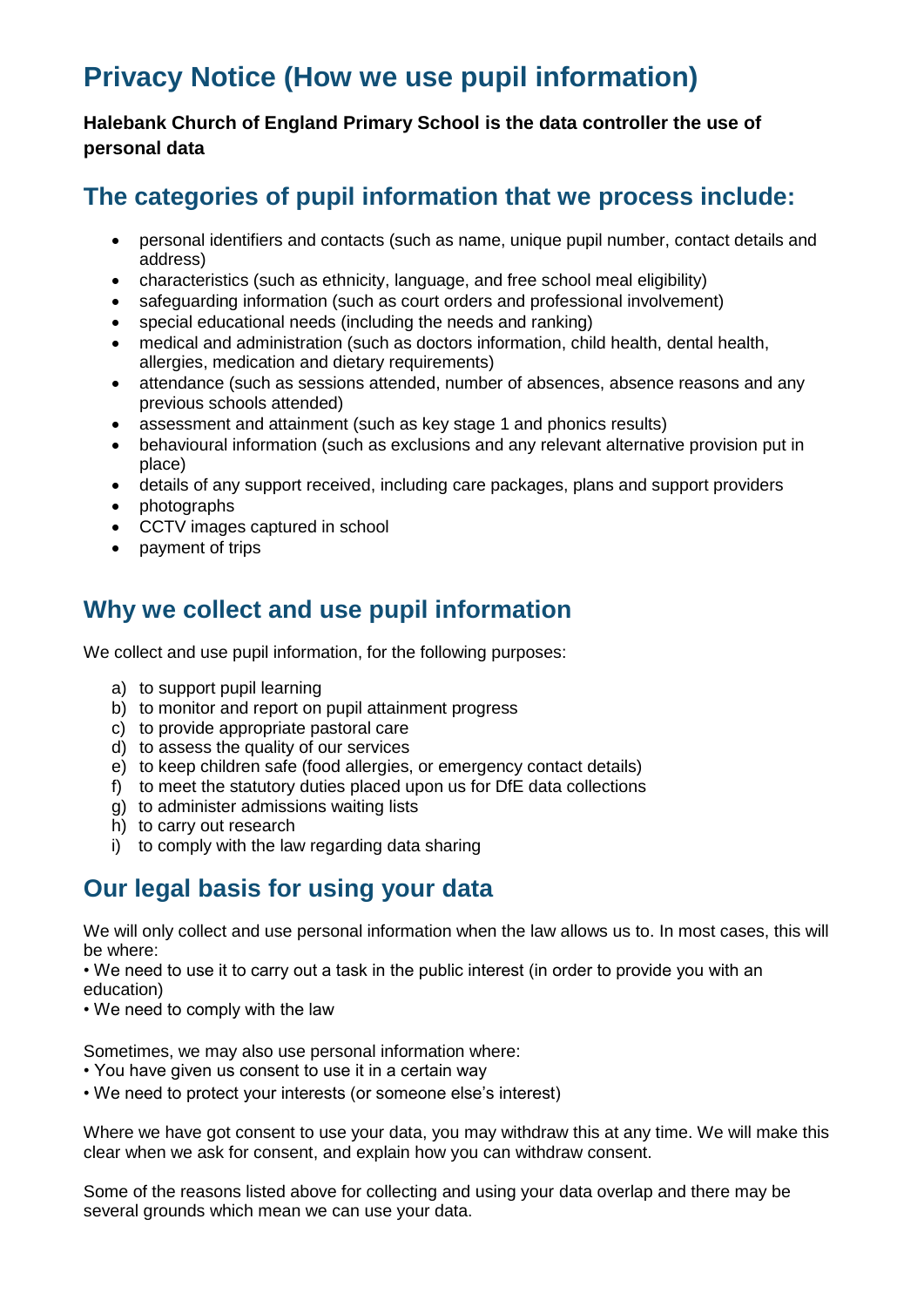# **Collecting pupil information**

We collect pupil information via

New Starter Admission Forms Data Collection Sheets Common Transfer Files (CTF) Pupil Files transferred from previous school (pupil record file/SEND file/Safeguarding file) Electronic files (CPOMS)

Pupil data is essential for the schools' operational use. Whilst the majority of pupil information you provide to us is mandatory, some of it is requested on a voluntary basis. In order to comply with the data protection legislation, we will inform you at the point of collection, whether you are required to provide certain pupil information to us or if you have a choice in this.

# **Storing pupil data**

We hold pupil data securely for the set amount of time shown in our data retention schedule. For more information on our data retention schedule and how we keep your data safe, please contact the school.

# **Who we share pupil information with**

We routinely share pupil information with:

- schools that the pupils attend after leaving us
- our local authority
- the Department for Education (DfE)
- Cool Milk
- InVentry Ltd (Visitor Management System)
- CPOMS Systems Limited
- School Spider (School Website)
- Renaissance Learnin UK Ltd (Accelerated Reading)
- Nuffield Early Language Intervention
- Bug Club Active Learning
- School Health Services (Immunisation Team/Height & Weight Screening Services/Vision & Hearing Services)
- Green and Tempest Ltd (Letterjoin)
- Orchard Digital Limited (Spelling and Grammar)
- The Foundation Stage Forum Limited (Tapestry)
- Fisher Family Trust Education Ltd (ASPIRE pupil tracking)
- Discovery Education Europe Limited (Coding)
- Pearson Education Ltd (School Reading and Comprehension)
- Equin Ltd (Insight Assessment)
- Eaware Ltd
- **•** Education Shed Limited
- Maths Circle Ltd
- Progressive Sports
- Andrew Curphey Theatre Company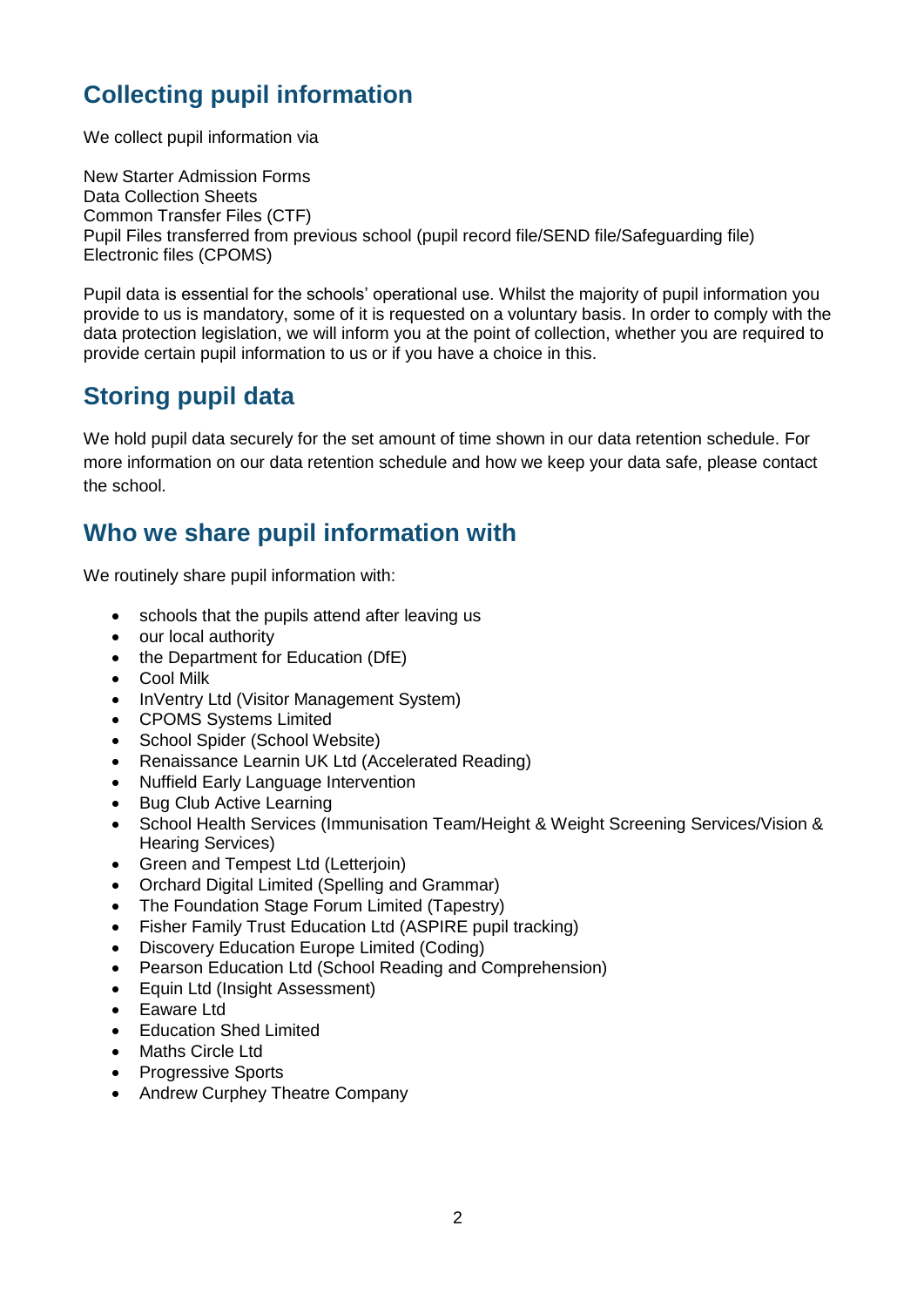# **Why we regularly share pupil information**

We do not share information about our pupils with anyone without consent unless the law and our policies allow us to do so**.** 

We collect and use pupil information under the General Data Protection Regulations – GDPR

Article 6 - Public task: the processing is necessary for you to perform a task in the public interest or for your official functions, and the task or function has a clear basis in law and

Article 9 Processing is necessary for reasons of substantial public interest, on the basis of law which shall be proportionate to the aim pursued, respect the essence of the right to data protection and provide for suitable and specific measures to safeguard the fundamental rights and the interests of the data subject;

The personal data collected is essential, for the school to fulfil their official functions and meet legal requirements.

We collect and use pupil information, for the following purposes:

- to support pupil learning
- to monitor and report on pupil attainment progress
- to provide appropriate pastoral care
- to assess the quality of our services
- to keep children safe (food allergies, or emergency contact details)
- to meet the statutory duties placed upon us by the Department for Education
- to administer admissions waiting lists
- to carry out research
- to comply with the law regarding data sharing

### **Department for Education**

The Department for Education (DfE) collects personal data from educational settings and local authorities via various statutory data collections. We are required to share information about our pupils with the Department for Education (DfE) either directly or via our local authority for the purpose of those data collections, under:

#### **For school census:**

section 3 of The Education (Information About Individual Pupils) (England) Regulations 2013.

All data is transferred securely and held by DfE under a combination of software and hardware controls, which meet the current [government security policy framework.](https://www.gov.uk/government/publications/security-policy-framework)

For more information, please see 'How Government uses your data' section.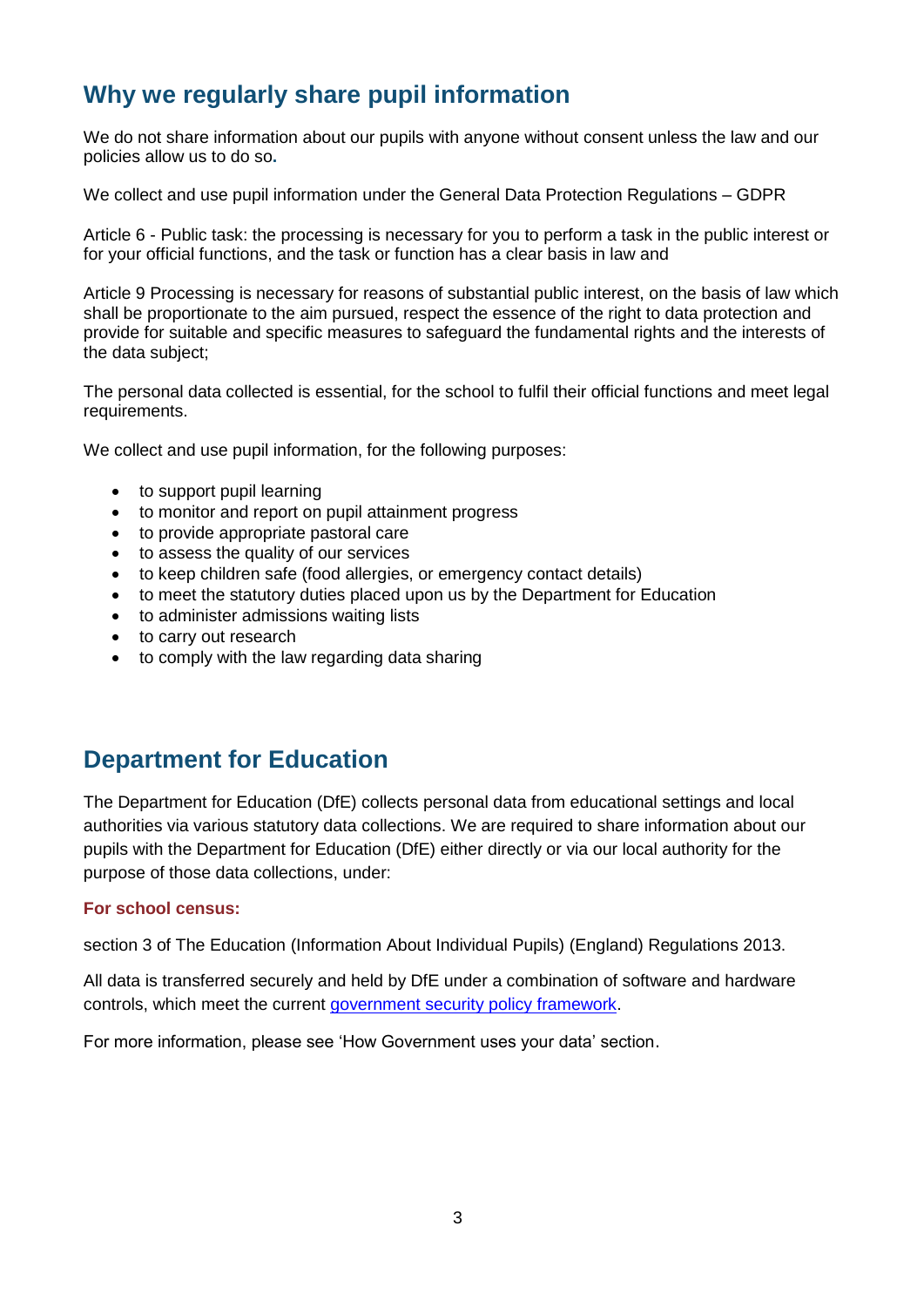### **Requesting access to your personal data**

Under data protection legislation, parents and pupils have the right to request access to information about them that we hold. To make a request for your personal information, or be given access to your child's educational record, contact the school office.

You also have the right :

- to ask us for access to information about you that we hold
- to have your personal data rectified, if it is inaccurate or incomplete
- to request the deletion or removal of personal data where there is no compelling reason for its continued processing
- to restrict our processing of your personal data (i.e. permitting its storage but no further processing)
- to object to direct marketing (including profiling) and processing for the purposes of scientific/historical research and statistics
- not to be subject to decisions based purely on automated processing where it produces a legal or similarly significant effect on you

If you have a concern or complaint about the way we are collecting or using your personal data, you should raise your concern with us in the first instance or directly to the Information Commissioner's Office at [https://ico.org.uk/concerns/.](https://ico.org.uk/concerns/)

For further information on how to request access to personal information held centrally by DfE, please see the 'How Government uses your data' section of this notice.

# **Withdrawal of consent and the right to lodge a complaint**

Where we are processing your personal data with your consent, you have the right to withdraw that consent. If you change your mind, or you are unhappy with our use of your personal data, please let us know by contacting the school.

# **Last updated**

We may need to update this privacy notice periodically so we recommend that you revisit this information from time to time. This version was last updated on 04/10/2021.

# **Contact**

If you would like to discuss anything in this privacy notice, please contact the school office.

The school's Data Protection Officer can be contacted via:

Email [informationgovernanceservice@halton.gov.uk,](mailto:informationgovernanceservice@halton.gov.uk) Telephone : 0151 511 7002 or 0151 511 7059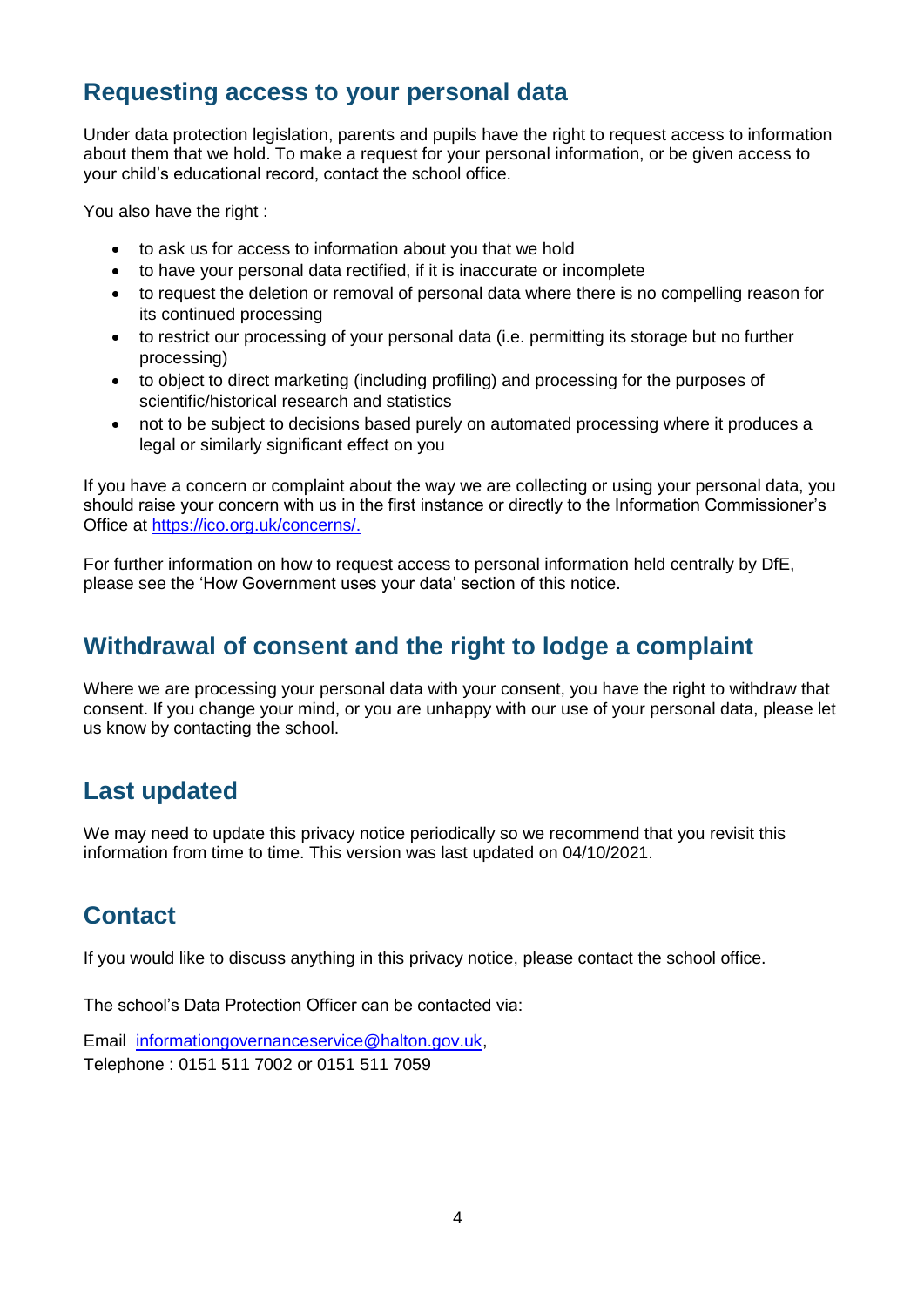## **How Government uses your data**

The pupil data that we lawfully share with the DfE through data collections:

- underpins school funding, which is calculated based upon the numbers of children and their characteristics in each school.
- informs 'short term' education policy monitoring and school accountability and intervention (for example, school GCSE results or Pupil Progress measures).
- supports 'longer term' research and monitoring of educational policy (for example how certain subject choices go on to affect education or earnings beyond school)

#### **Data collection requirements**

To find out more about the data collection requirements placed on us by the Department for Education (for example; via the school census) go to [https://www.gov.uk/education/data-collection](https://www.gov.uk/education/data-collection-and-censuses-for-schools)[and-censuses-for-schools.](https://www.gov.uk/education/data-collection-and-censuses-for-schools)

#### **The National Pupil Database (NPD)**

Much of the data about pupils in England goes on to be held in the National Pupil Database (NPD).

The NPD is owned and managed by the Department for Education and contains information about pupils in schools in England. It provides invaluable evidence on educational performance to inform independent research, as well as studies commissioned by the Department.

It is held in electronic format for statistical purposes. This information is securely collected from a range of sources including schools, local authorities and awarding bodies.

To find out more about the NPD, go to [https://www.gov.uk/government/publications/national-pupil](https://www.gov.uk/government/publications/national-pupil-database-user-guide-and-supporting-information)[database-user-guide-and-supporting-information.](https://www.gov.uk/government/publications/national-pupil-database-user-guide-and-supporting-information)

#### **Sharing by the Department**

The law allows the Department to share pupils' personal data with certain third parties, including:

- schools and local authorities
- researchers
- organisations connected with promoting the education or wellbeing of children in England
- other government departments and agencies
- organisations fighting or identifying crime

For more information about the Department's NPD data sharing process, please visit: [https://www.gov.uk/data-protection-how-we-collect-and-share-research-data.](https://www.gov.uk/data-protection-how-we-collect-and-share-research-data)

Organisations fighting or identifying crime may use their legal powers to contact DfE to request access to individual level information relevant to detecting that crime.

For information about which organisations the Department has provided pupil information, (and for which project) or to access a monthly breakdown of data share volumes with Home Office and the Police please visit the following website: [https://www.gov.uk/government/publications/dfe-external](https://www.gov.uk/government/publications/dfe-external-data-shares)[data-shares.](https://www.gov.uk/government/publications/dfe-external-data-shares)